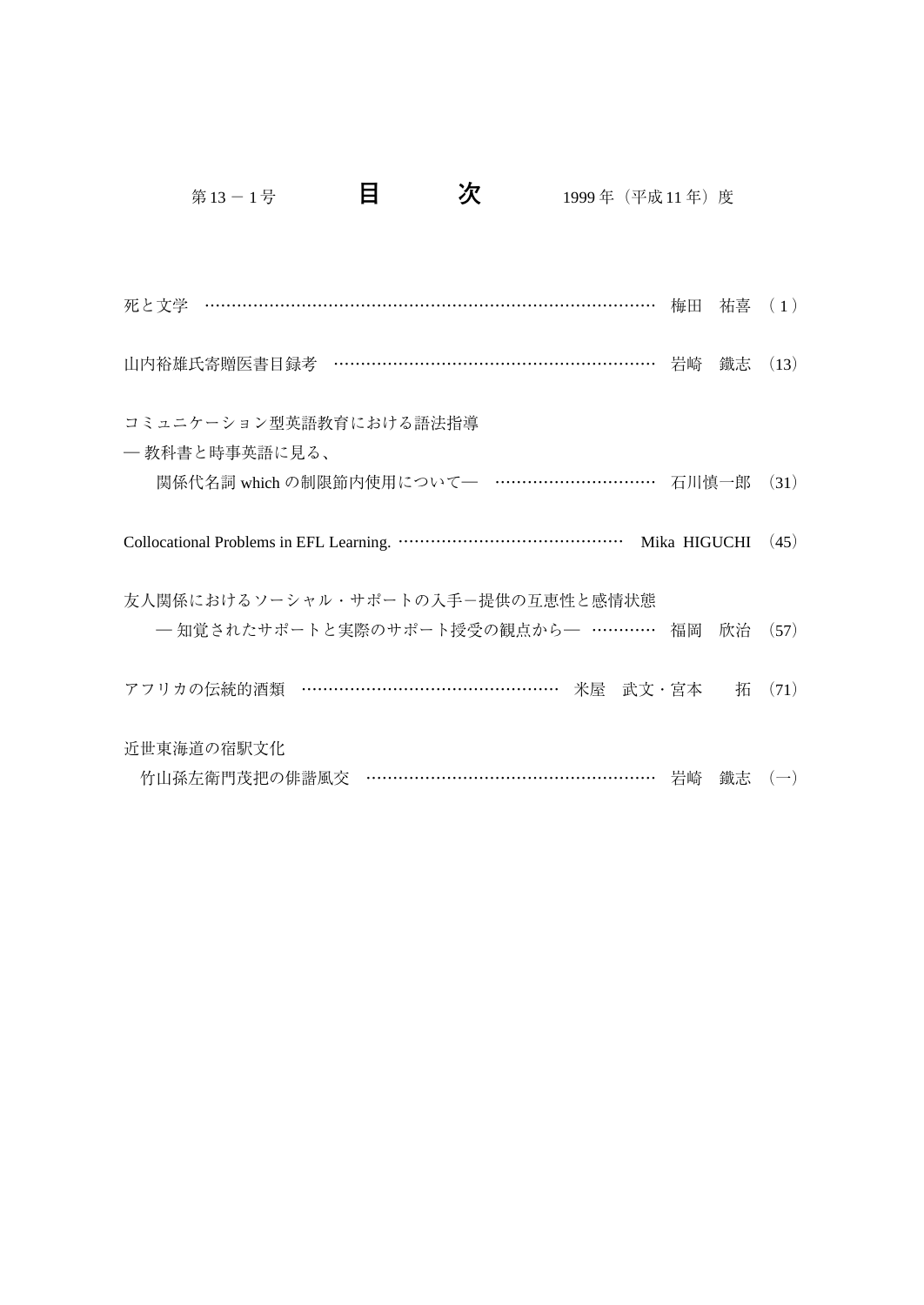# Annual Report

## of

# University of Shizuoka, Hamamatsu College

(Shizuoka Kenritsu Daigaku Tanki Daigakubu)

|                                                                              | $No.13-1$                                           | 1999                                                                                     |      |
|------------------------------------------------------------------------------|-----------------------------------------------------|------------------------------------------------------------------------------------------|------|
|                                                                              | Contents                                            |                                                                                          |      |
| UMEDA, Yuki                                                                  |                                                     |                                                                                          | (1)  |
| <b>IWASAKI, Tetsushi</b>                                                     | A Study of the List of the Edo-Period Medical Books | Donated by Dr. Yamauchi Yasuo, Professor Emeritus at Juntendo Medical University         | (13) |
| ISHIKAWA, Shin'ichiro<br>Usage in Communicative English                      |                                                     | --- Reconsideration on the Usage of the Relative Pronoun 'which' in Restrictive Clauses, | (31) |
| HIGUCHI, Mika                                                                |                                                     |                                                                                          | (45) |
| FUKUOKA, Yoshiharu                                                           |                                                     | Reciprocity of Receiving and Giving Support and Emotional States in Friendships:         | (57) |
| YONEYA, Takefumi and MIYAMOTO, Taku                                          |                                                     |                                                                                          | (71) |
| <b>IWASAKI</b> , Tetsushi<br>A Study of Takeyama Mochiku's Haikai Circle and | Literacy Communications in and out of the Circle    |                                                                                          |      |